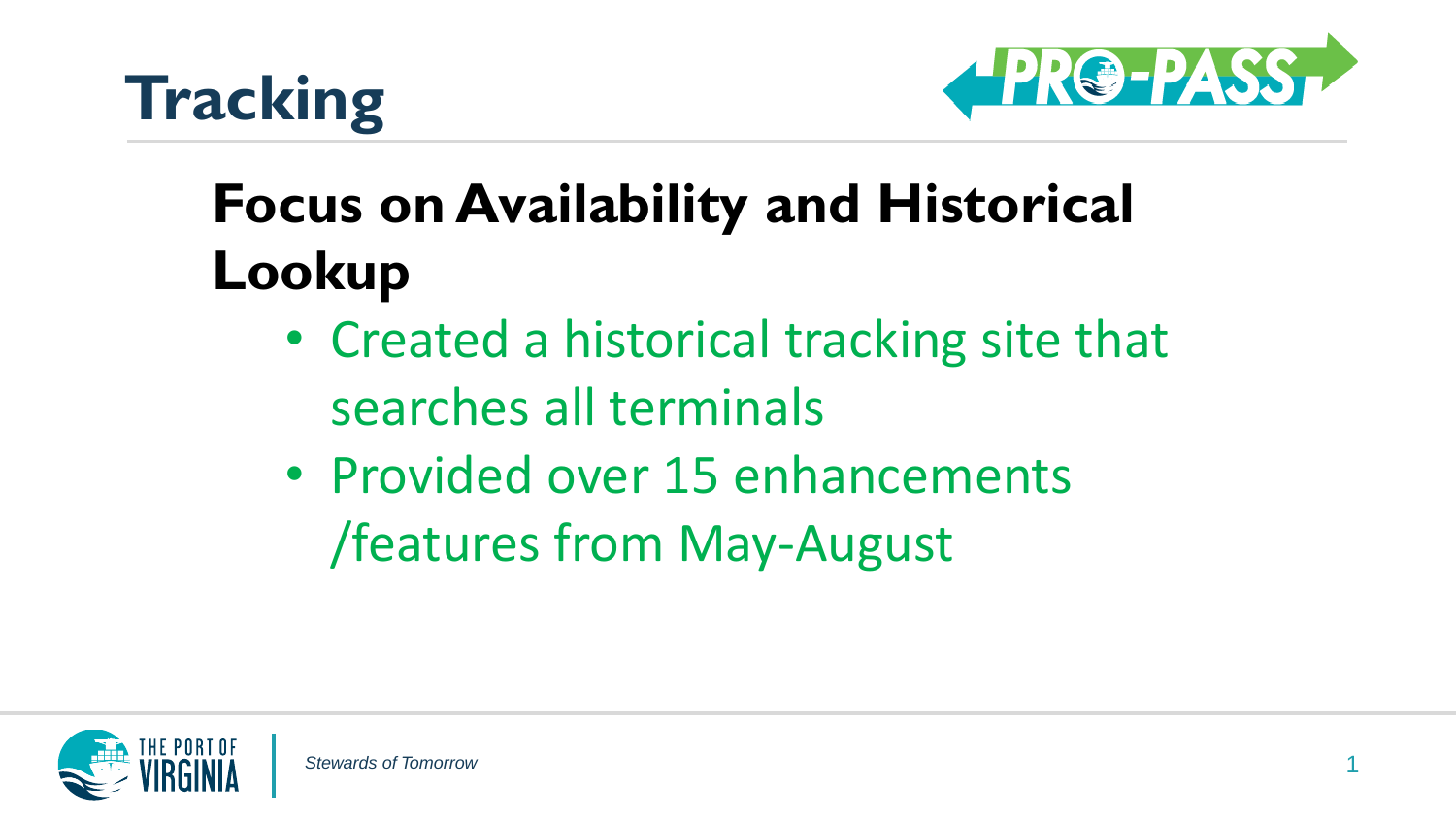## **Tracking Changes Made**

| <b>Features</b>                                  | <b>Description</b>                                     | <b>Released</b> |
|--------------------------------------------------|--------------------------------------------------------|-----------------|
| <b>Container Search</b>                          | Initial release with VIG container search              | May             |
| Booking Lookup                                   | Adds the ability to search by booking number to        | May             |
| Gate Transaction Lookup                          | Adds the ability to search by gate transaction         | May             |
| <b>Bill of Lading Lookup</b>                     | Adds the ability to search by BOLN                     | June            |
| <b>Show Hazards</b>                              | Adds information about container and booking           | June            |
| License Plate Search                             | Adds the ability to search for gate transactions       | June            |
| Integrate all 3 N4 instances (VIG,NIT,VIT)       | Adds the ability to search all facilities using the    | June            |
| Include Additional Move/Non-Move Events          | Ex: Roll, waybills, rail placard inspection, etc.      | July            |
| Show Haz Doc Status                              | Show indicator if hazardous docs have been             | July            |
| EDO and ERO lookup                               | Adds ability to search for EDOs and EROs               | July            |
| Show T-State Time                                | Truckers wanted to see the time associated with the    | July            |
| <b>Improve Navigation between searches</b>       | Booking number and gate transaction number were        | Aug             |
| Multi-Day Empty Return Matrix                    | Adds the ability to view the ports empty return policy | Aug             |
| Empties Avalible for Pickup (VIG, NIT, PMT, RMT) | Adds the ability to view VIG, NIT, PMT, RMT empties    | Aug             |
| Chassis Avaliblity report                        | Migrated the Chassis avaiblity report to Pro-Pass      | Aug             |
| Show Booking ERD                                 | Show booking vessel ERD in booking search results      | Aug             |
| <b>Export to Excel</b>                           | Export containers from container search and booking    | Aug             |